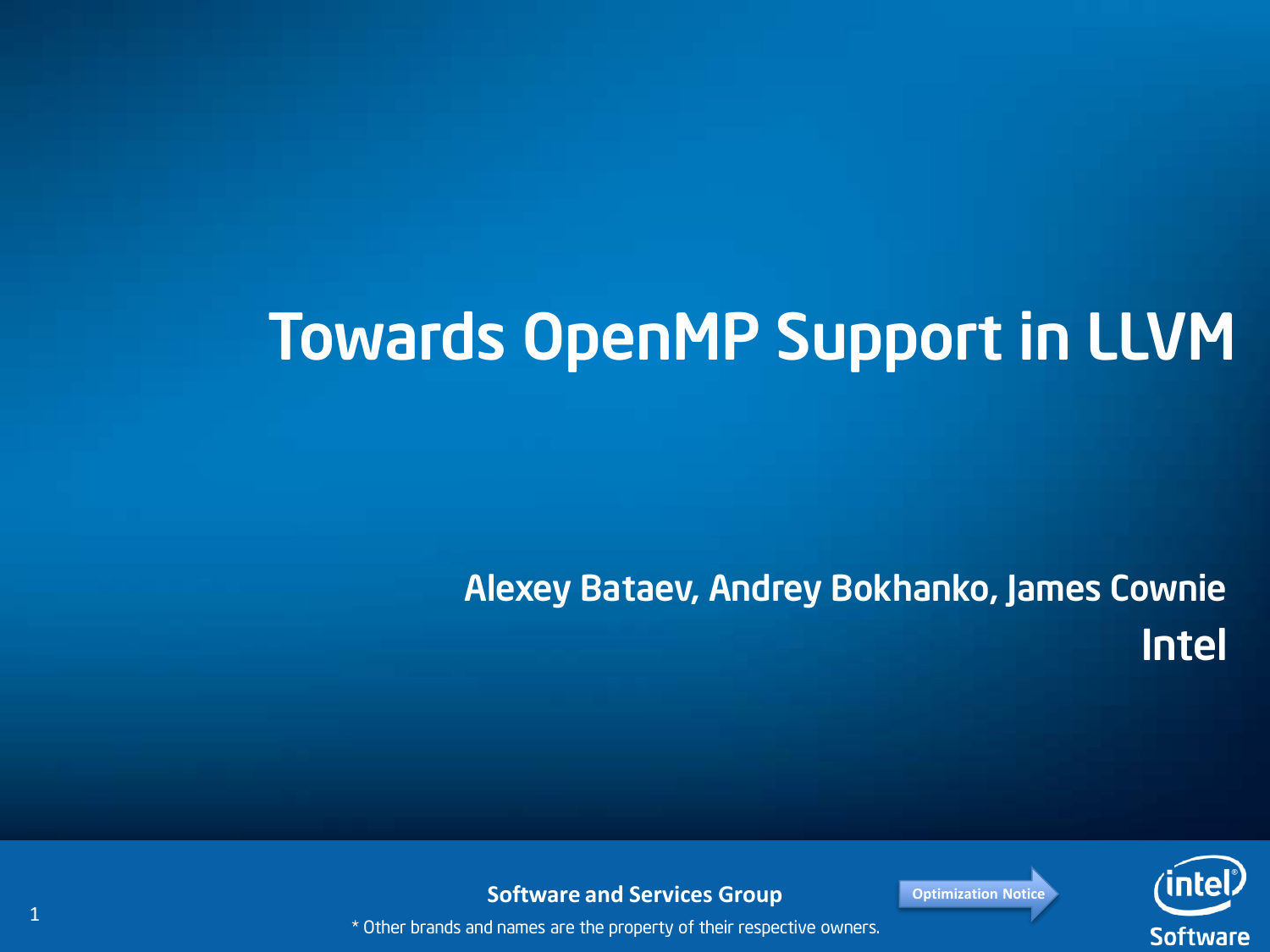## Agenda

- What is the OpenMP<sup>\*</sup> language?
- Who Can Benefit from the OpenMP language?
- OpenMP Language Support
	- Early / Late Outlining
	- History
	- OpenMP Runtime
- OpenMP support in Clang\*



**Software and Services Group Canadian Motice Continued Address**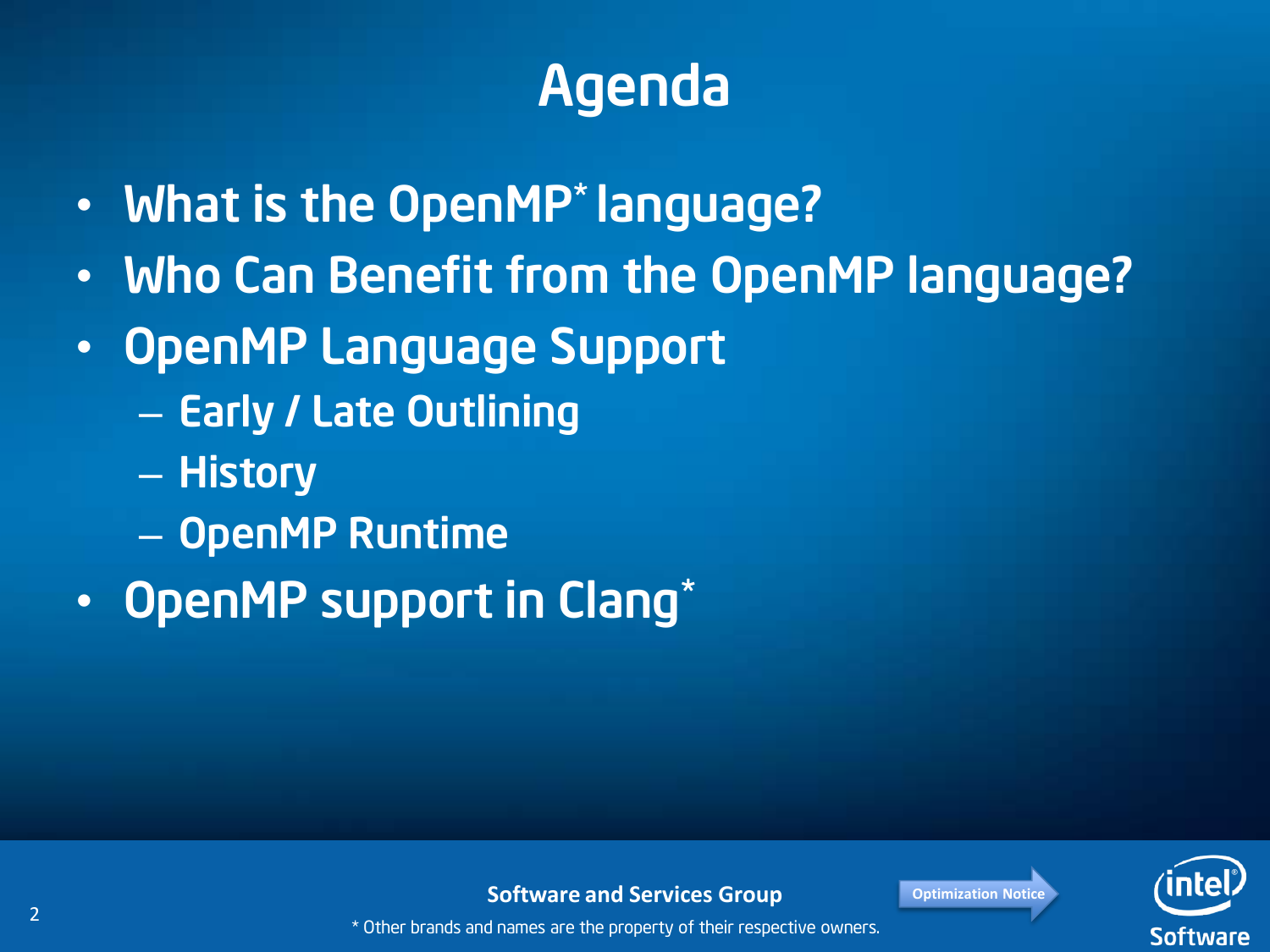#### What is the OpenMP Language?

- Industry-wide standard for shared memory multiprocessing programming
- Vendor-neutral, platform-neutral, portable, managed by an independent consortium
- Supports C, C++ and Fortran
	- Implemented in GCC\* , ICC, Open64\* , Visual C++\* , …
	- But not in Clang / LLVM\* !
- Current version is 3.1 – 4.0 under development
- www.openmp.org

**#pragma omp parallel for** for  $(i = 0; i < N; i++)$ **{ ... }**

**Software and Services Group Consumersity** [Optimization Notice](#page-21-0)

\* Other brands and names are the property of their respective owners.





3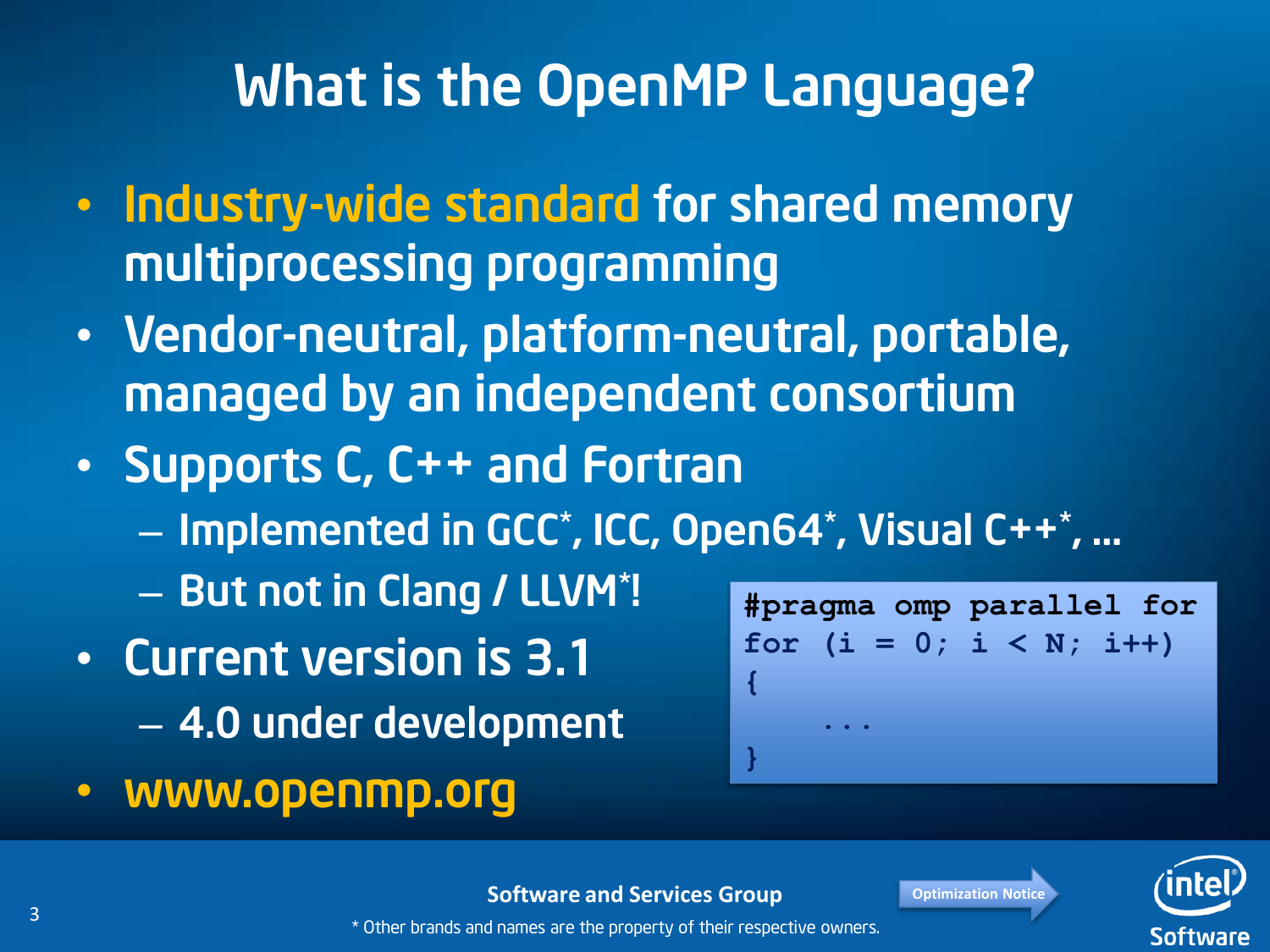## Who Can Benefit from the OpenMP Language?

- Anyone who uses a multi-core processor
	- Your phone almost certainly has more than 1 core!
- "Must have" for HPC
	- Without OpenMP support, LLVM is at a disadvantage in this area
- Becomes a "must have" for "power clients"
	- You can hardly find a desktop / notebook with a single core





**Software and Services Group Consumersity** [Optimization Notice](#page-21-0)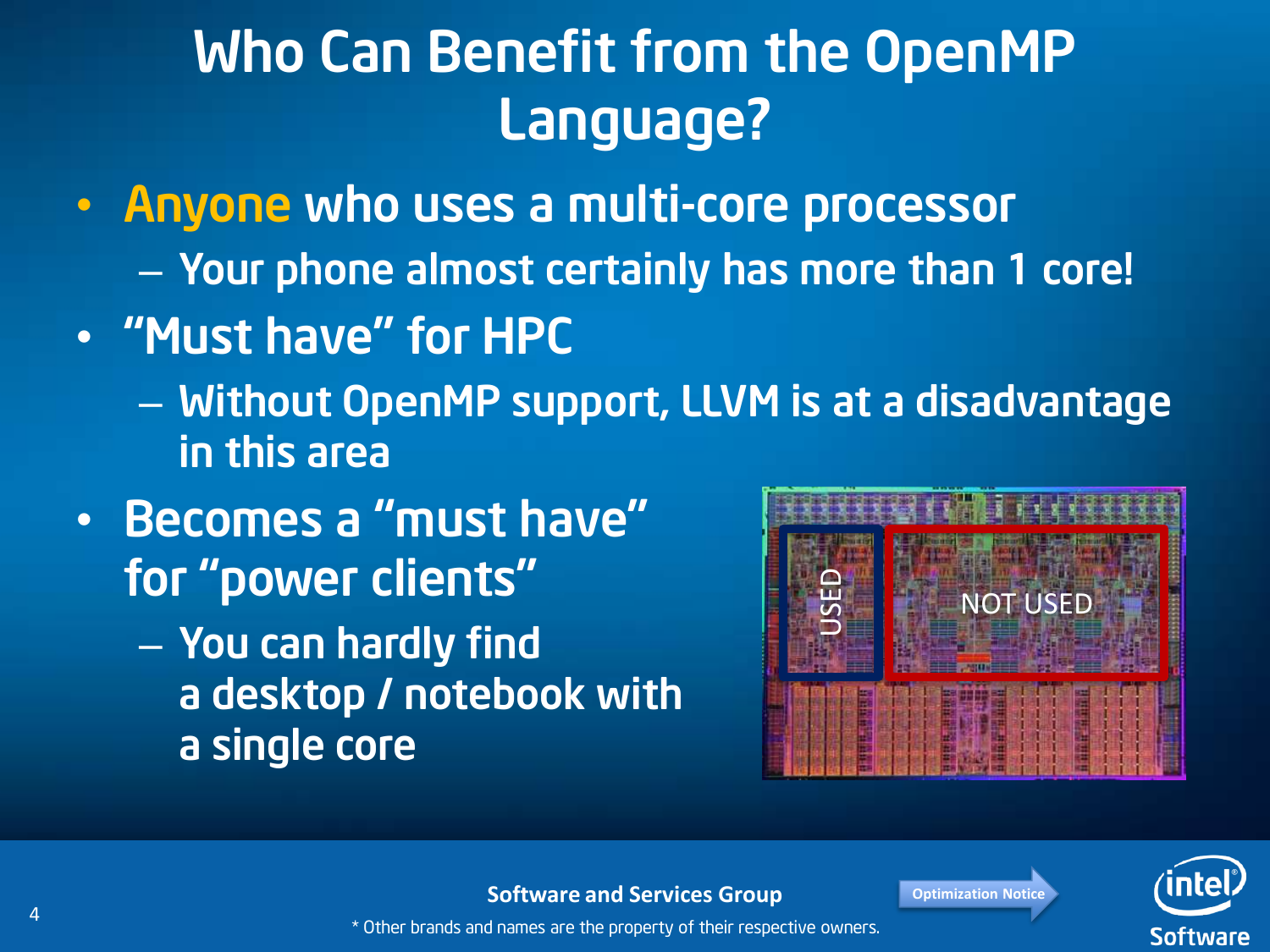#### OpenMP Support **C / C++ Front-End (clang) Back-End (llvm) \*.cpp with OpenMP OpenMP RTL a.out Compile-time Run-time** • Three essential parts: – Front-end – Back-End – Library • Two approaches: – Early / late outlining

#### **Software and Services Group CONSTRANGED AND SOFTWARE AND SOFTWARE AND SOFTWARE SOFTWARE SOFTWARE SOFTWARE SOFTWARE SOFTWARE SOFTWARE SOFTWARE SOFTWARE SOFTWARE SOFTWARE SOFTWARE SOFTWARE SOFTWARE SOFTWARE SOFTWARE SOFTW**



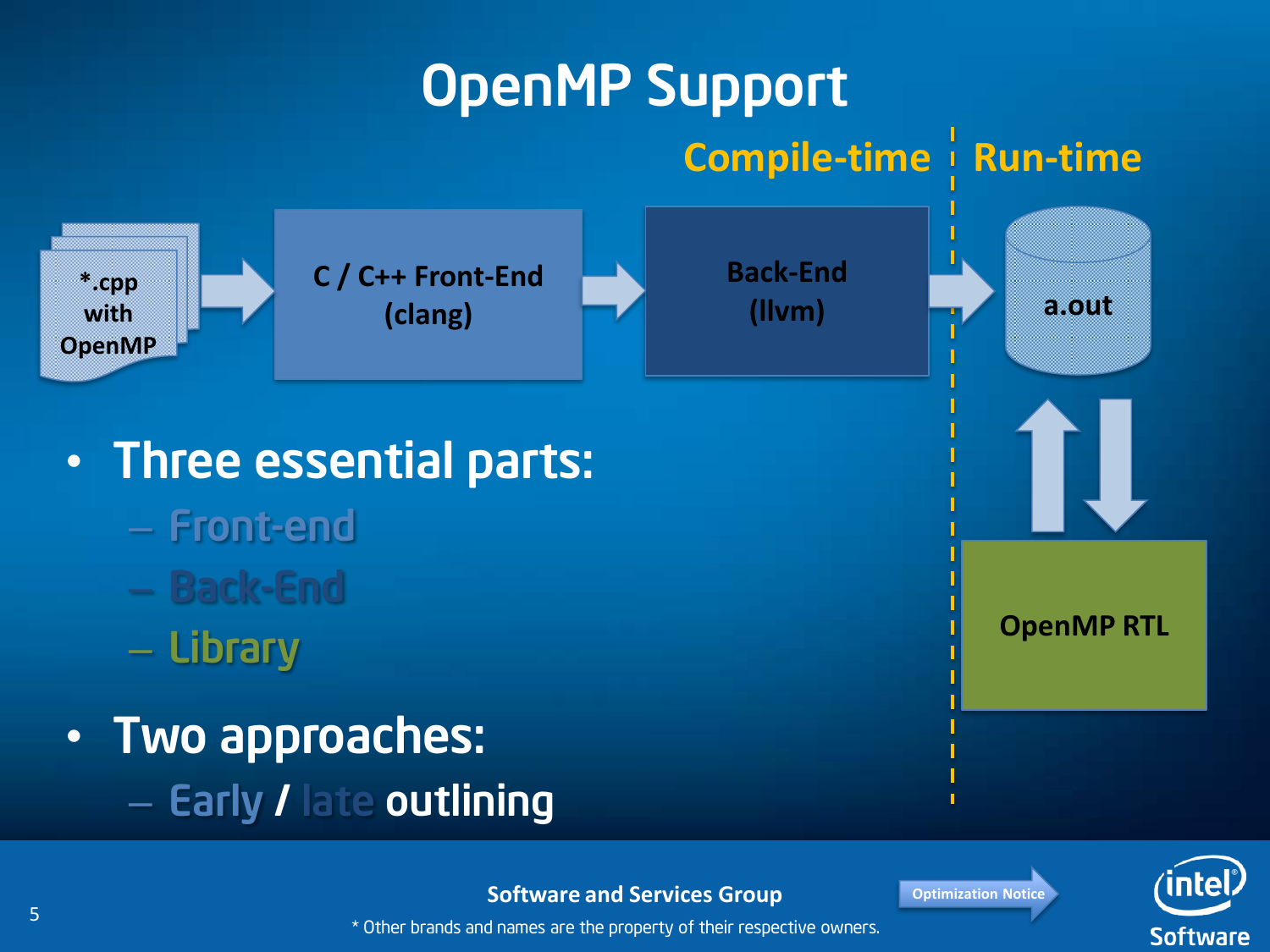## Early / Late Outlining

• Parallel regions are put into separate routines – To be executed in separate threads – This can be done either in front-end or back-end



**omp\_parallel\_for(0, N, N/omp\_get\_num\_threads(), forb) ... void forb(int L, int U, R \*r) {** for  $(i = L; i < U; i++)$  {  $r-\lambda a[i] = r-\lambda x * r-\lambda y * r-\lambda z;$  **... // rest of loop } }**

#### **Software and Services Group Canadian Motice Continued Address**



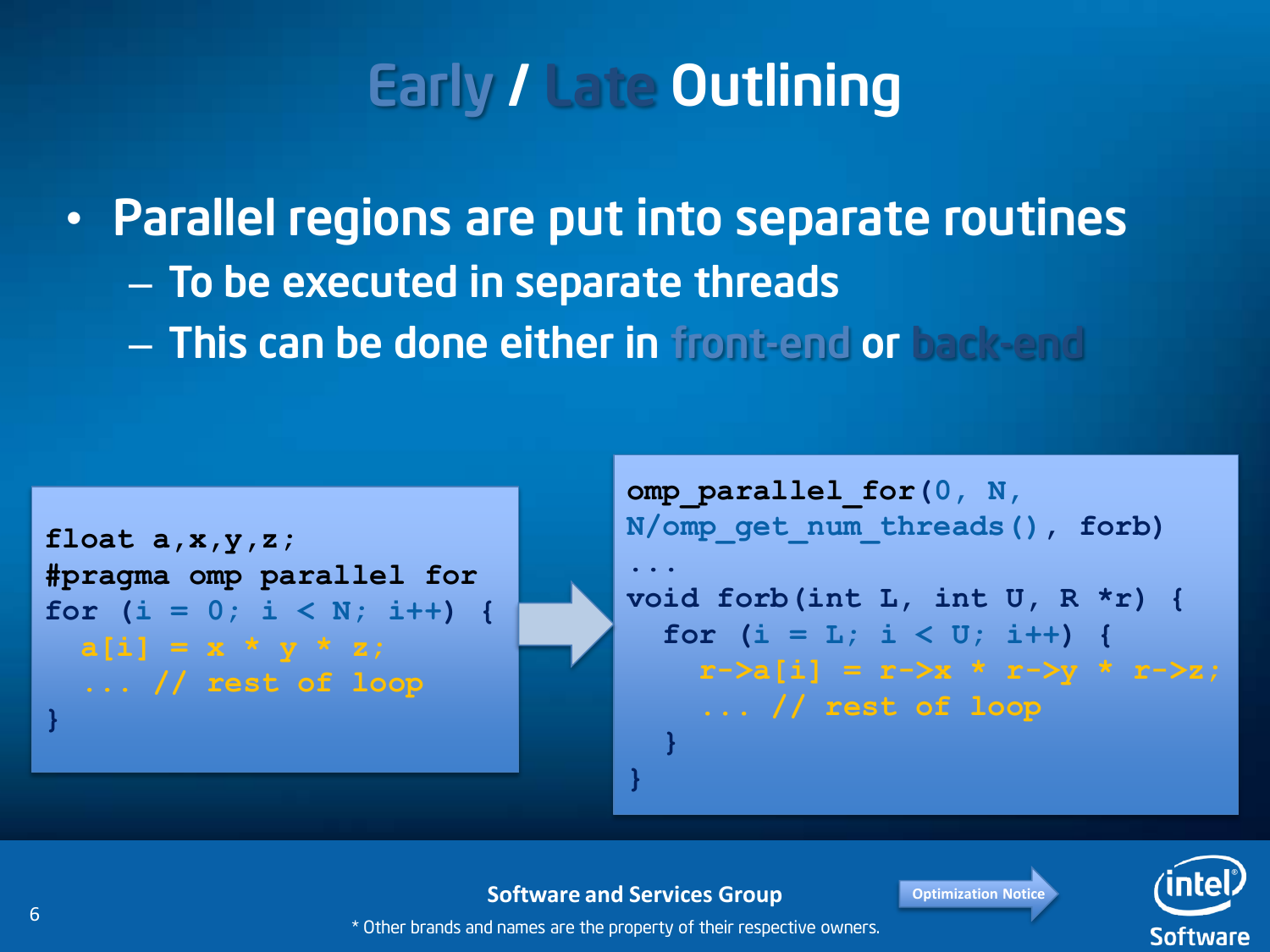## OpenMP in LLVM: A Brief History

• 2H 2012: Several proposals with late outlining

- From Intel, Hal Finkel, others
- All of them involve changes to LLVM IR and thus, require modifications of LLVM phases
- None of them got enough support in the community
- October 2012: OpenMP in Clang project
	- Started by AMD\* , continued by Intel
	- Early outlining
	- OpenMP RTL calls generated in Clang
	- No changes to LLVM IR



Software

**Software and Services Group CONFIDENTIAL CONTENT** [Optimization Notice](#page-21-0)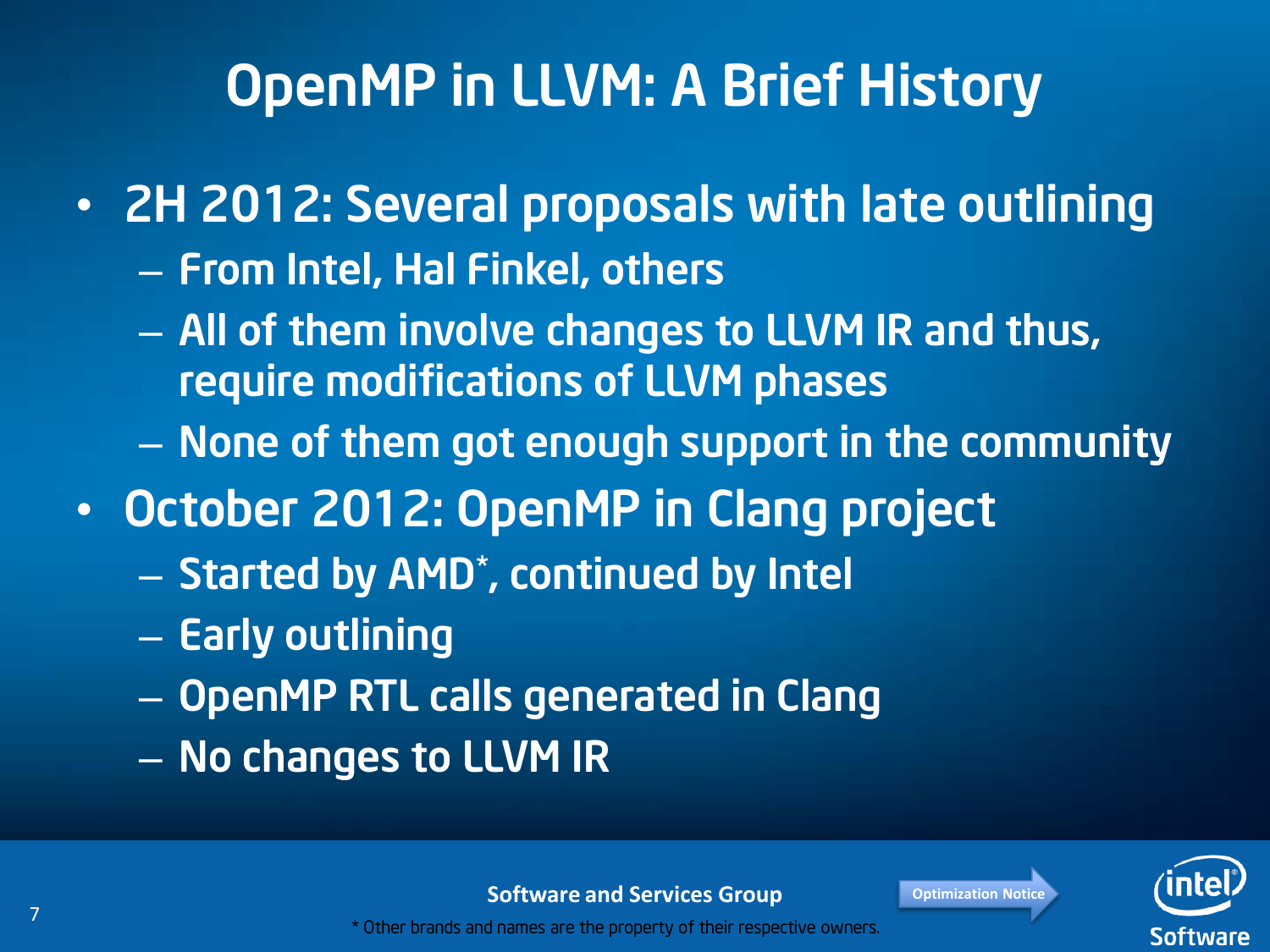#### OpenMP Support **C / C++ Front-End (clang) Back-End (llvm) \*.cpp with OpenMP OpenMP RTL a.out Compile-time Run-time** • Three essential parts: – Front-end – Back-End – Library • Two approaches: – Early / late outlining

#### **Software and Services Group [Optimization Notice](#page-21-0)**



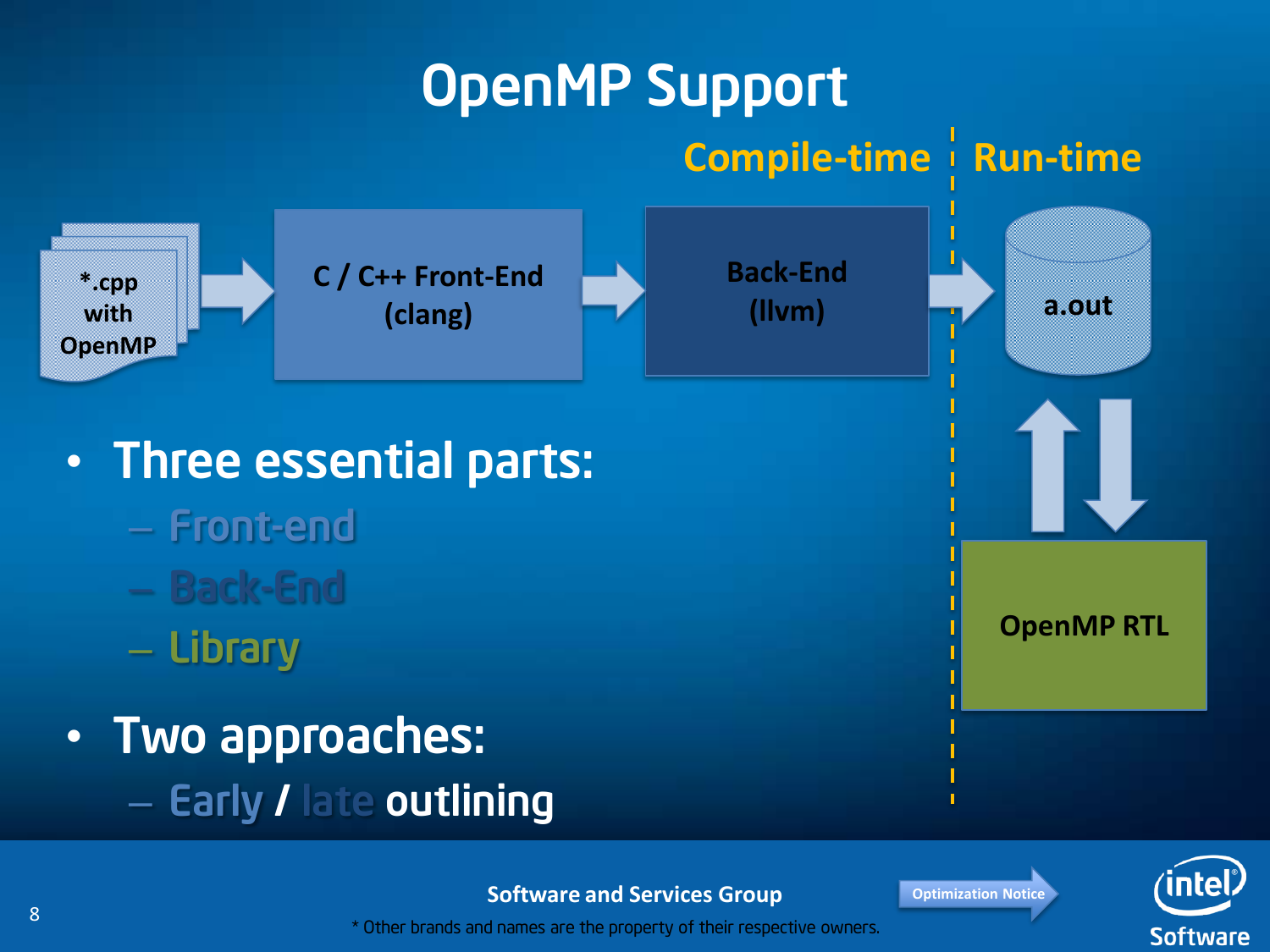### OpenMP Runtime

• Fortunately, there is libgomp – Unfortunately, it is under GPLv3\* – "Copyleft" license • Clang / LLVM uses UoI / NCSA OSL\* – Permissive (aka BSD-style) free software license • Permissively licensed free runtime library is

**Software** 

**Software and Services Group Construction Notice** 

\* Other brands and names are the property of their respective owners.

needed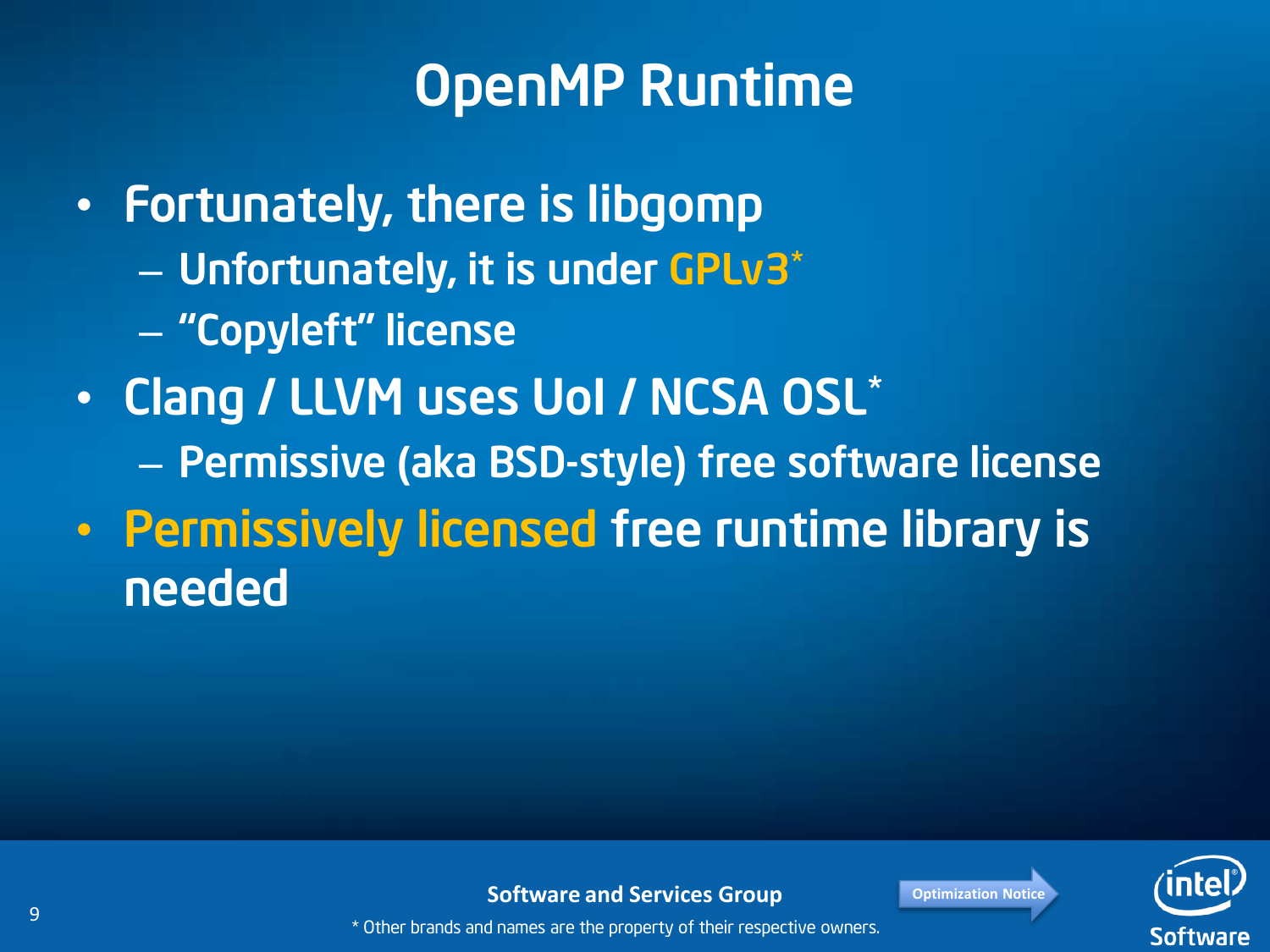### Intel® OpenMP Runtime

- Intel® OpenMP runtime was released in April with LLVM compatible 3-clause BSD license
- This is Intel's production runtime used by icc and ifort
- Continual development/tuning since before the OpenMP language existed (>15 years)
- Highly scalable (used on Intel® Xeon Phi™ coprocessor with 244 threads, large SGI\* and Bull\* ccNUMA SMP machines)



**Software and Services Group Consumersity** [Optimization Notice](#page-21-0)

10 **10 EXECUTE:** The state of the property of their respective owners.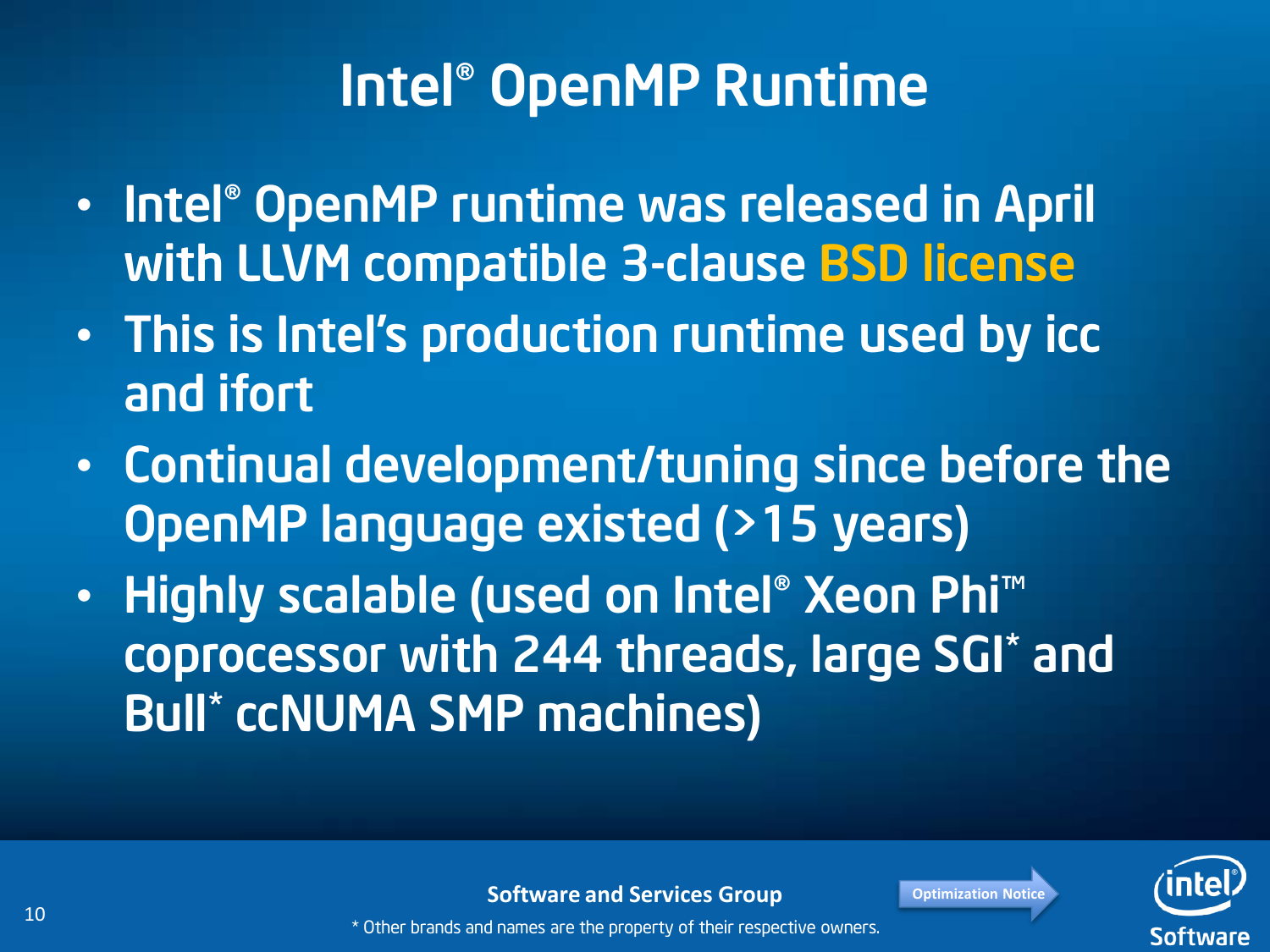### Intel® OpenMP Runtime

- Supports OpenMP 3.1 (and parts of OpenMP 4.0 [work in progress])
- ABI compatible with
	- Intel Compilers (icc, icpc, ifort)
	- GCC
		- so gcc compiled code can be linked in without libgomp to avoid issues if there are multiple OpenMP runtimes in the same process
- Doxygen\* documentation in the source
- Available from www.openmprtl.org



**Software and Services Group Consumersity** [Optimization Notice](#page-21-0)

11 **1 1 EXECUTE:** THE STATE STATE  $\alpha$  of the property of their respective owners.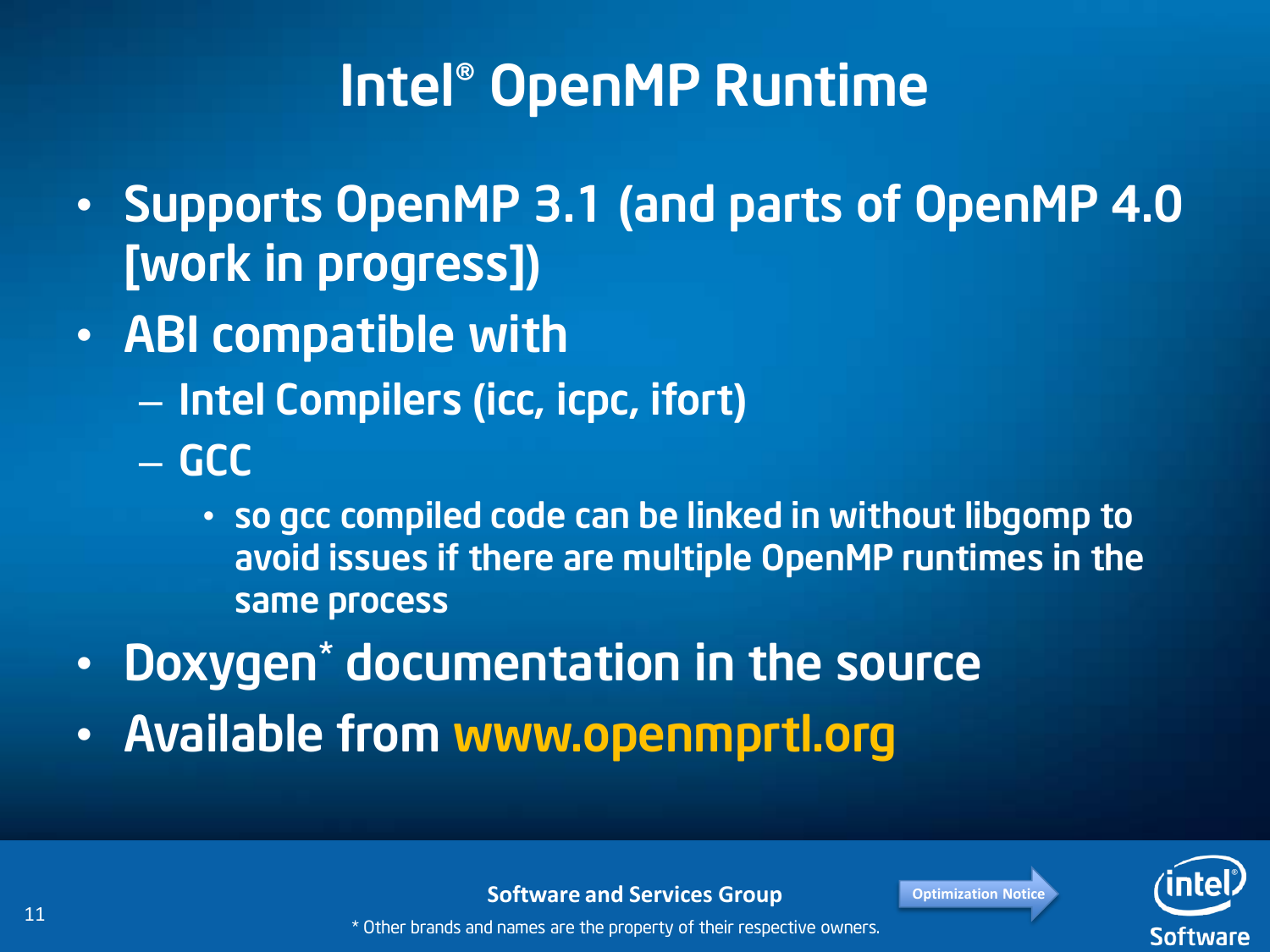#### OpenMP Support **C / C++ Front-End (clang) Back-End (llvm) \*.cpp with OpenMP OpenMP RTL a.out Compile-time Run-time** • Three essential parts: – Front-end – Back-End – Library • Two approaches: – Early / late outlining

#### **Software and Services Group [Optimization Notice](#page-21-0)**



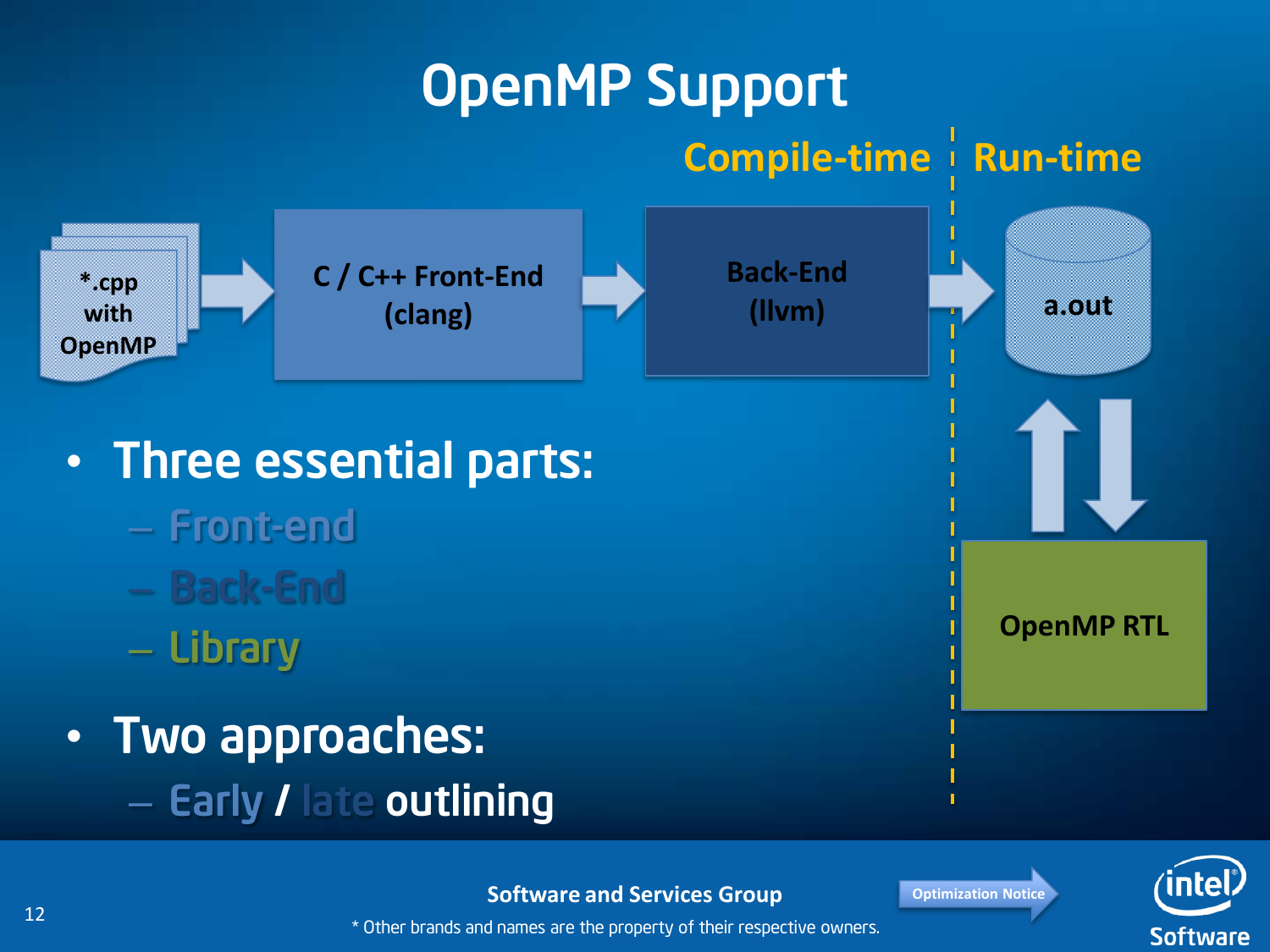## OpenMP Support in Clang

- First approach is to represent OpenMP directives as C++11 attributes (Olaf Krzikalla, Nov. 2012)
	- Currently may require two parsing passes
	- May need to change code generation for standard statements
- Second approach is to use standard pragma parsing harness
	- Declarative directive is represented as a special kind of declaration
	- Executable directives and clauses are represented as a special kind of statements

**Software** 

**Software and Services Group Consumersity** [Optimization Notice](#page-21-0)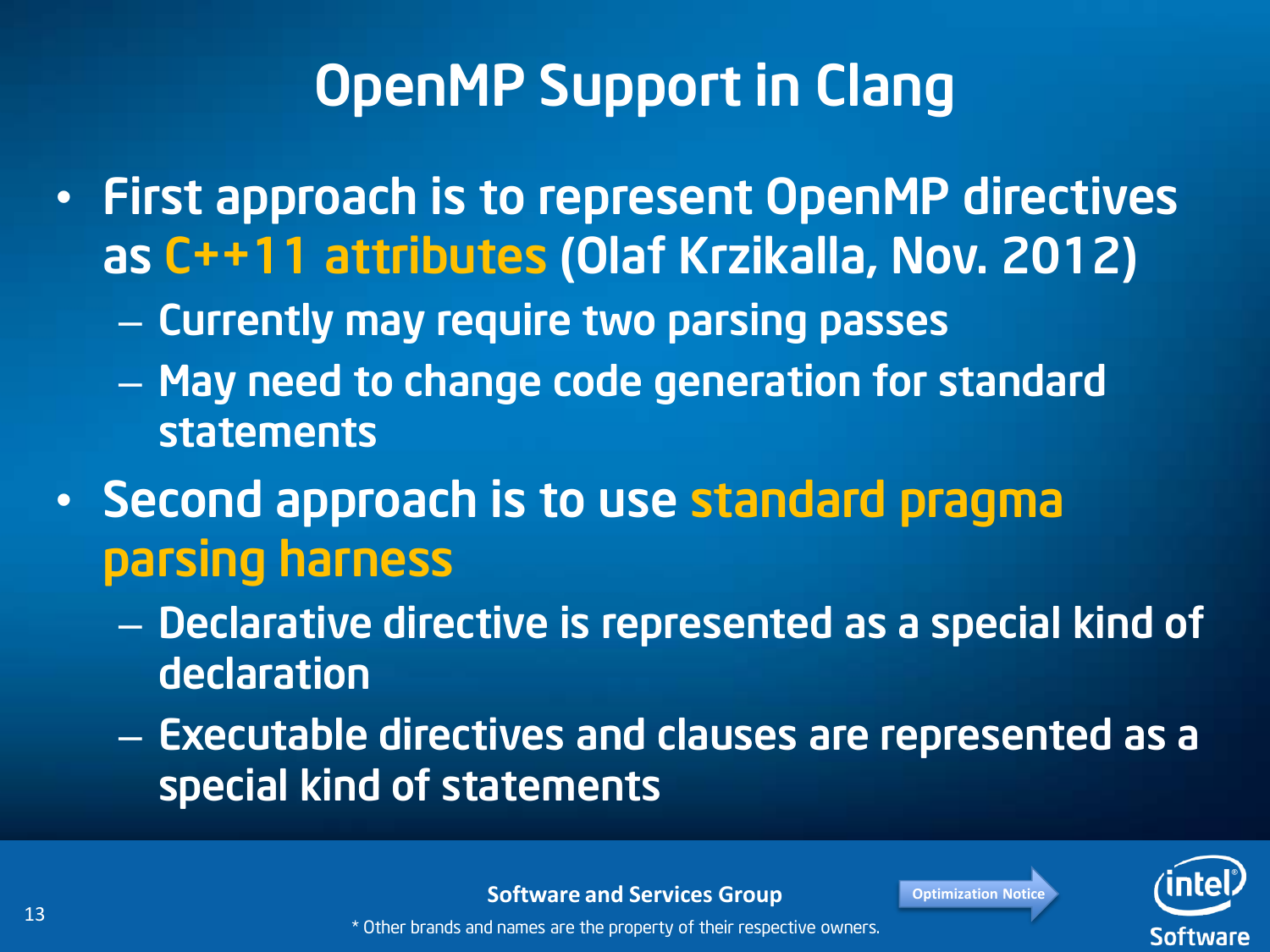### Representation in AST Declarative Directives



**Software and Services Group CONFIDENTIAL POSTMER SOFTWARE AND ADDETERM** 

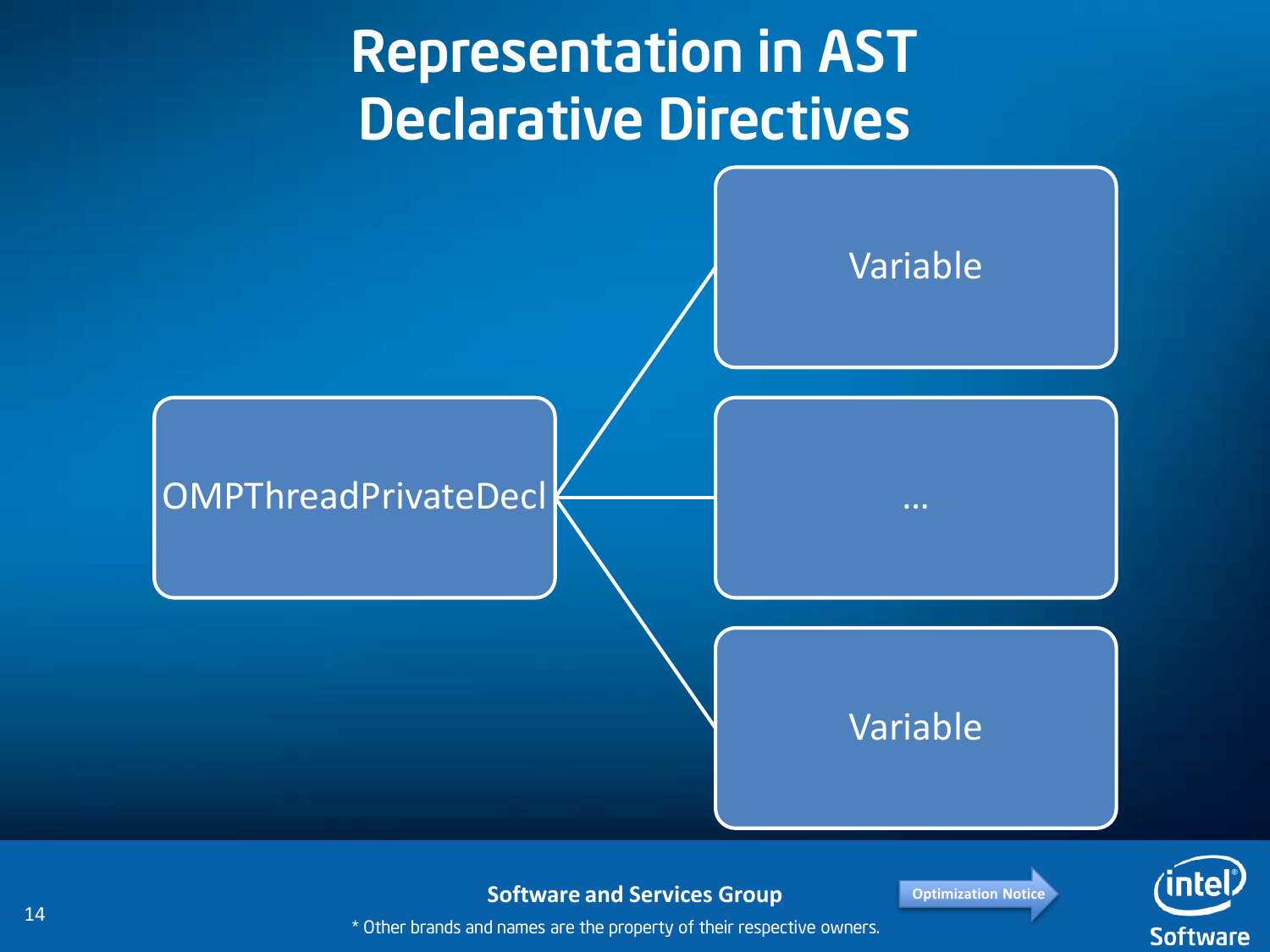### Representation in AST Executable Directives







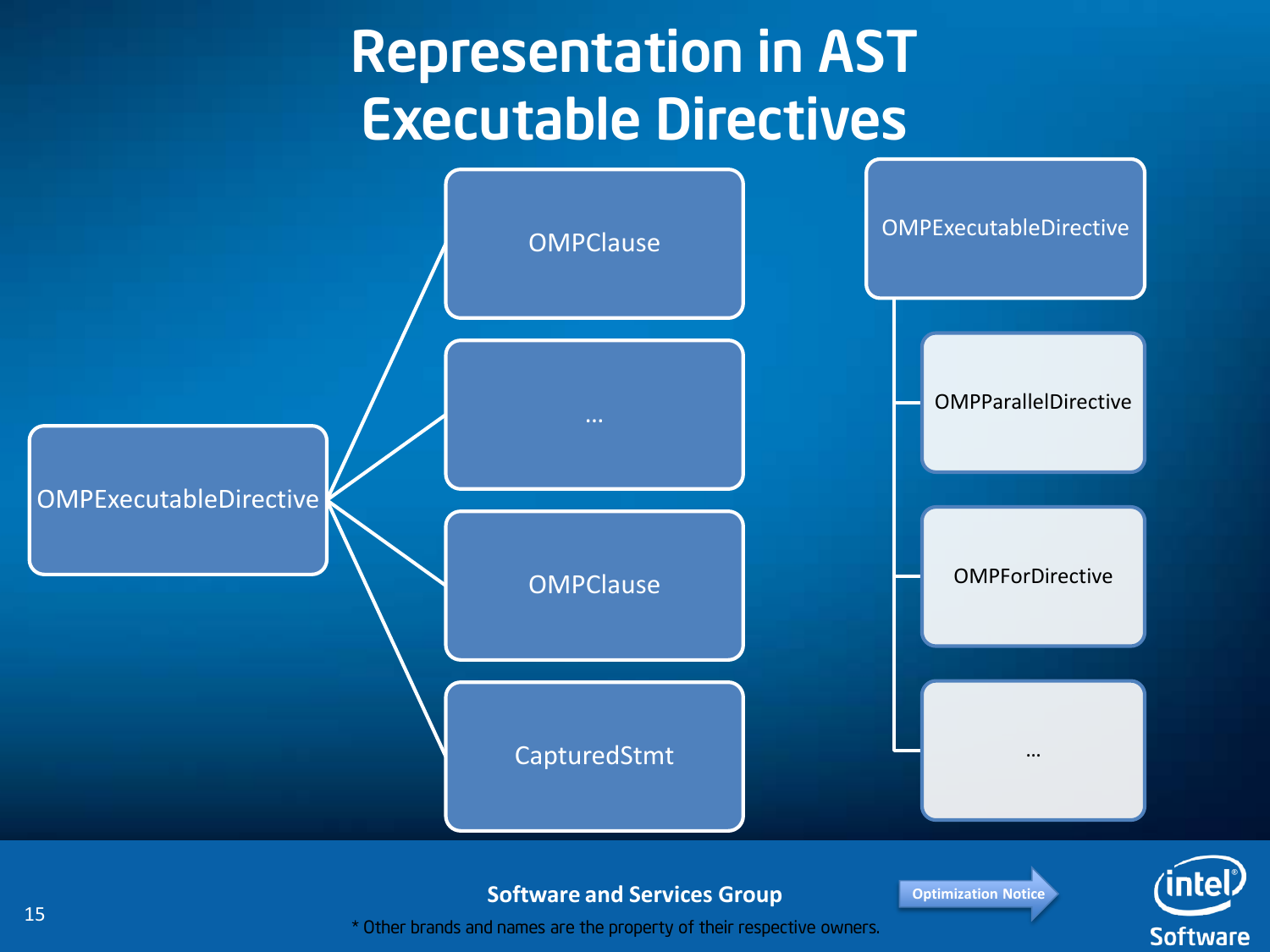### Representation in AST Clauses



**Software and Services Group Canadian Poptimization Notice** 

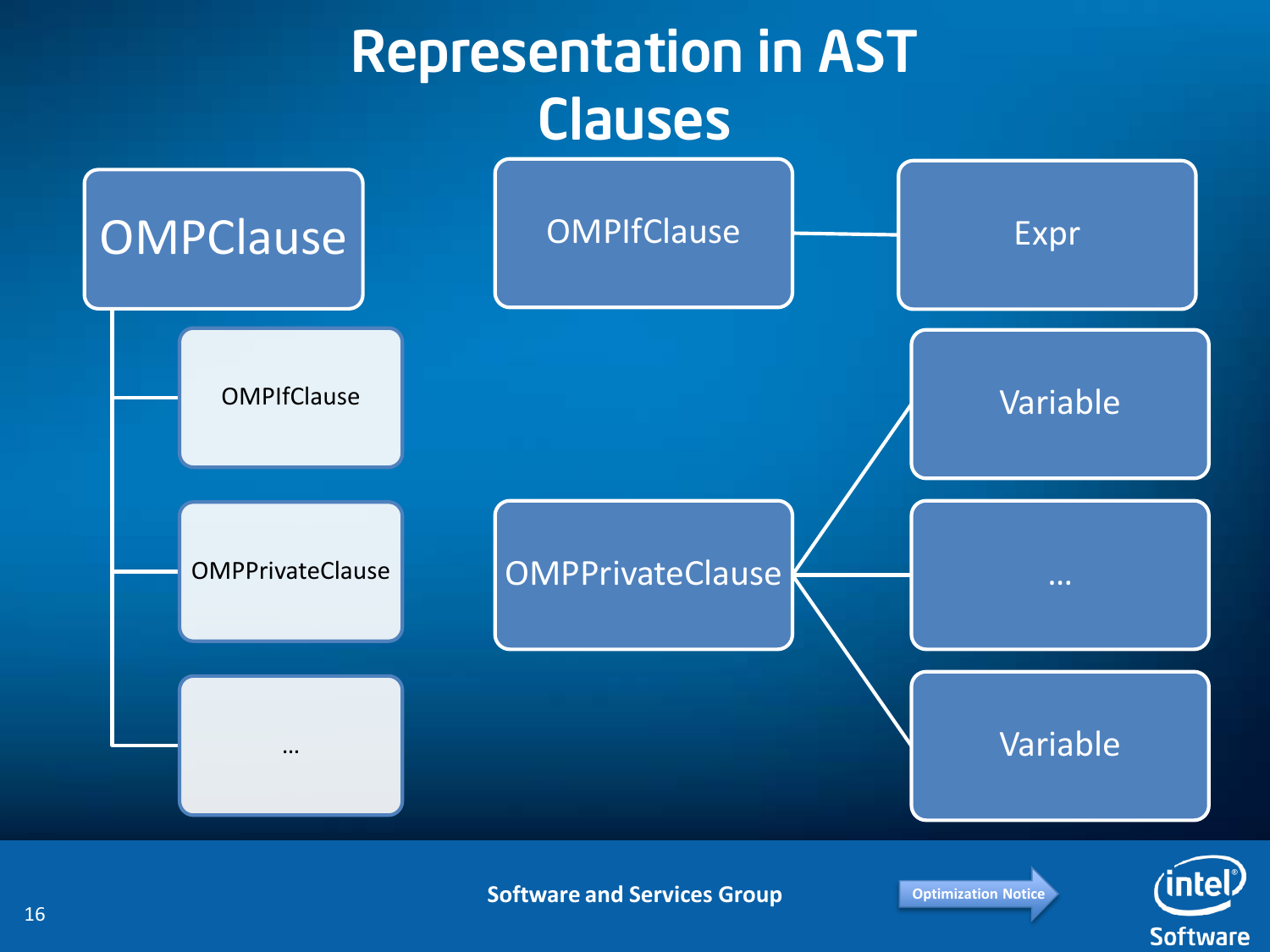# Representation in AST Statements And Variables

- Statements are Structured Statements with protected regions
	- A single statement for #pragma omp parallel
	- One or more for-loops for #pragma omp for
- Statements are represented as CapturedStmt to capture local variables
	- Special processing for threadprivate variables
	- Private variables are constructed by default
	- Shared variables are captured by reference
	- Special processing for firstprivate, lastprivate, reduction variables

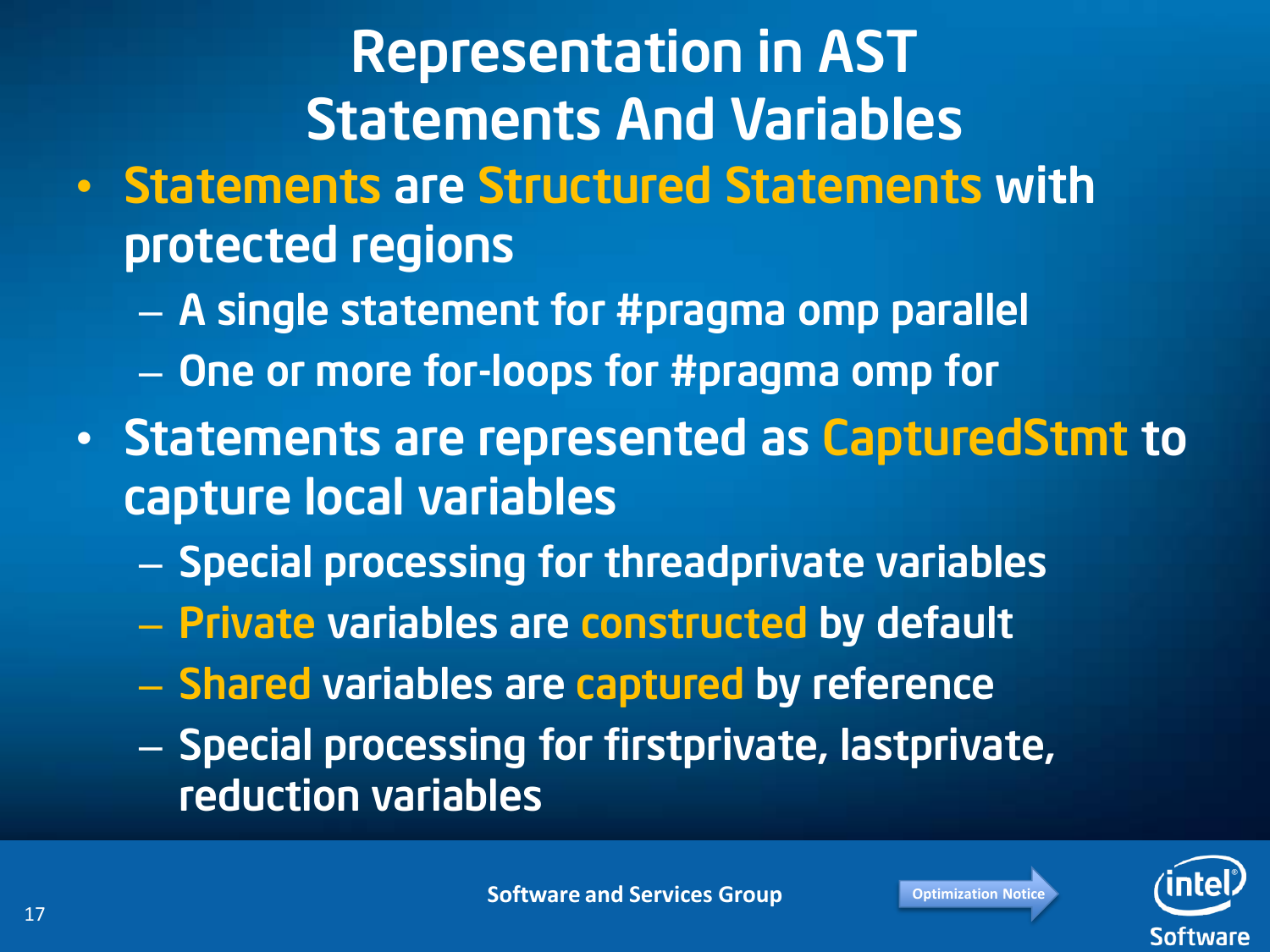#### An Example

**#pragma omp parallel if(a) private(argc,b) foo();**

**-OMPParallelDirective <line:9:2, col:43> | |-OMPIfClause <col:22, col:27> | | `-ImplicitCastExpr <col:25> '\_Bool' <IntegralToBoolean> | | `-ImplicitCastExpr <col:25> 'int' <LValueToRValue> | | `-DeclRefExpr <col:25> 'int' lvalue Var 'a' 'int' | |-OMPPrivateClause <col:28, col:43> | | |-DeclRefExpr <col:36> 'int' lvalue ParmVar 'argc' 'int' | | `-DeclRefExpr <col:41> 'int' lvalue Var 'b' 'int' | `-CapturedStmt <line:10:2, col:7> | `-CallExpr <col:2, col:7> 'void' | `-ImplicitCastExpr <col:2> 'void (\*)(void)' <FunctionToPointerDecay>**

 **| `-DeclRefExpr <col:2> 'void (void)' lvalue Function 'foo' 'void (void)'**



**Software and Services Group Canadian Motice** [Optimization Notice](#page-21-0)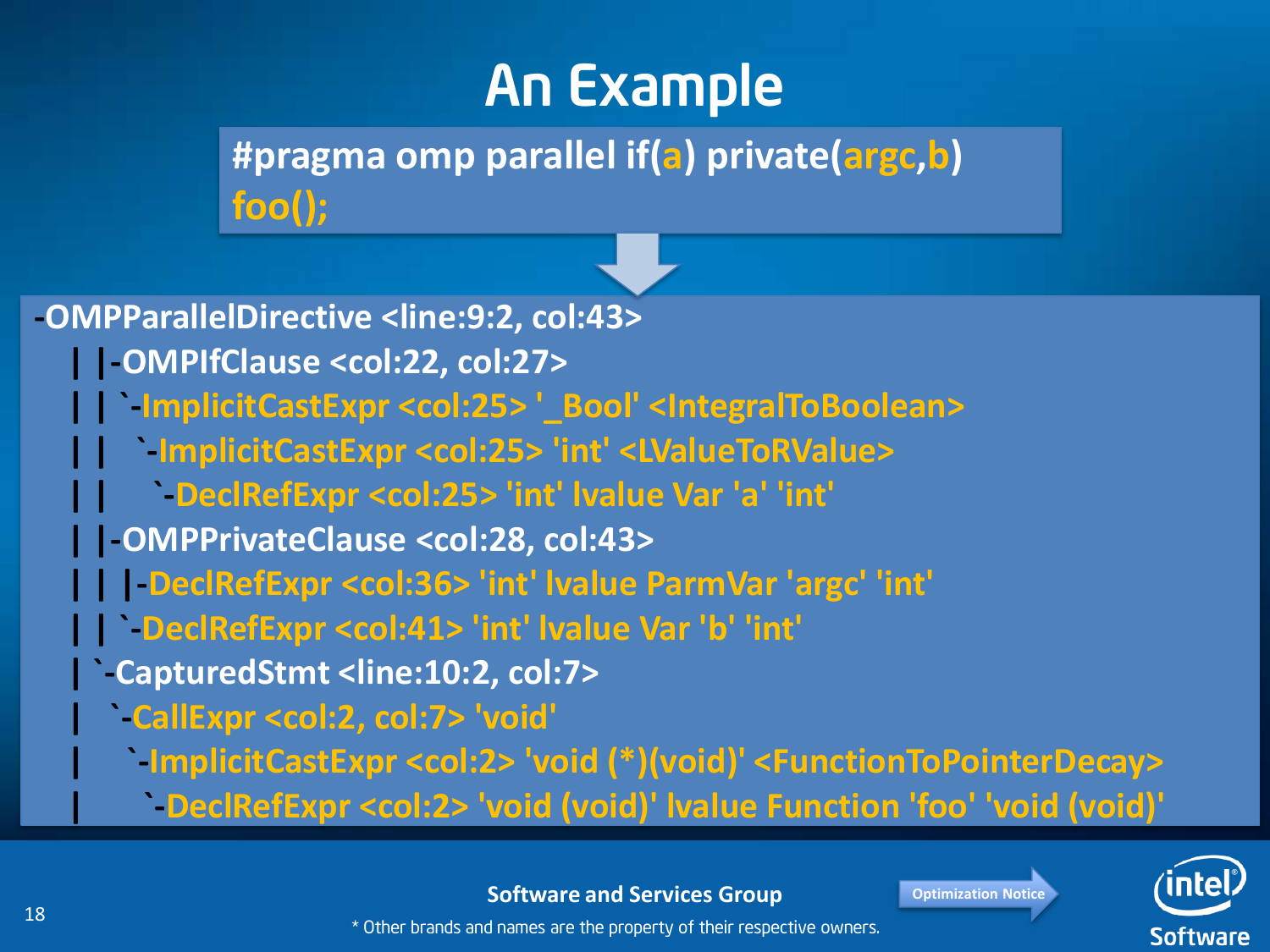### Code Generation

- All variables are combined into an autogenerated record according to their datasharing attributes (predetermined, explicit or implicit)
- OpenMP regions are outlined as functions with a single argument – pointer to the record
- LLVM IR code is generated to use captured variables instead of original ones



**Software and Services Group Consumersity** [Optimization Notice](#page-21-0) 19 **19** \* Other brands and names are the property of their respective owners.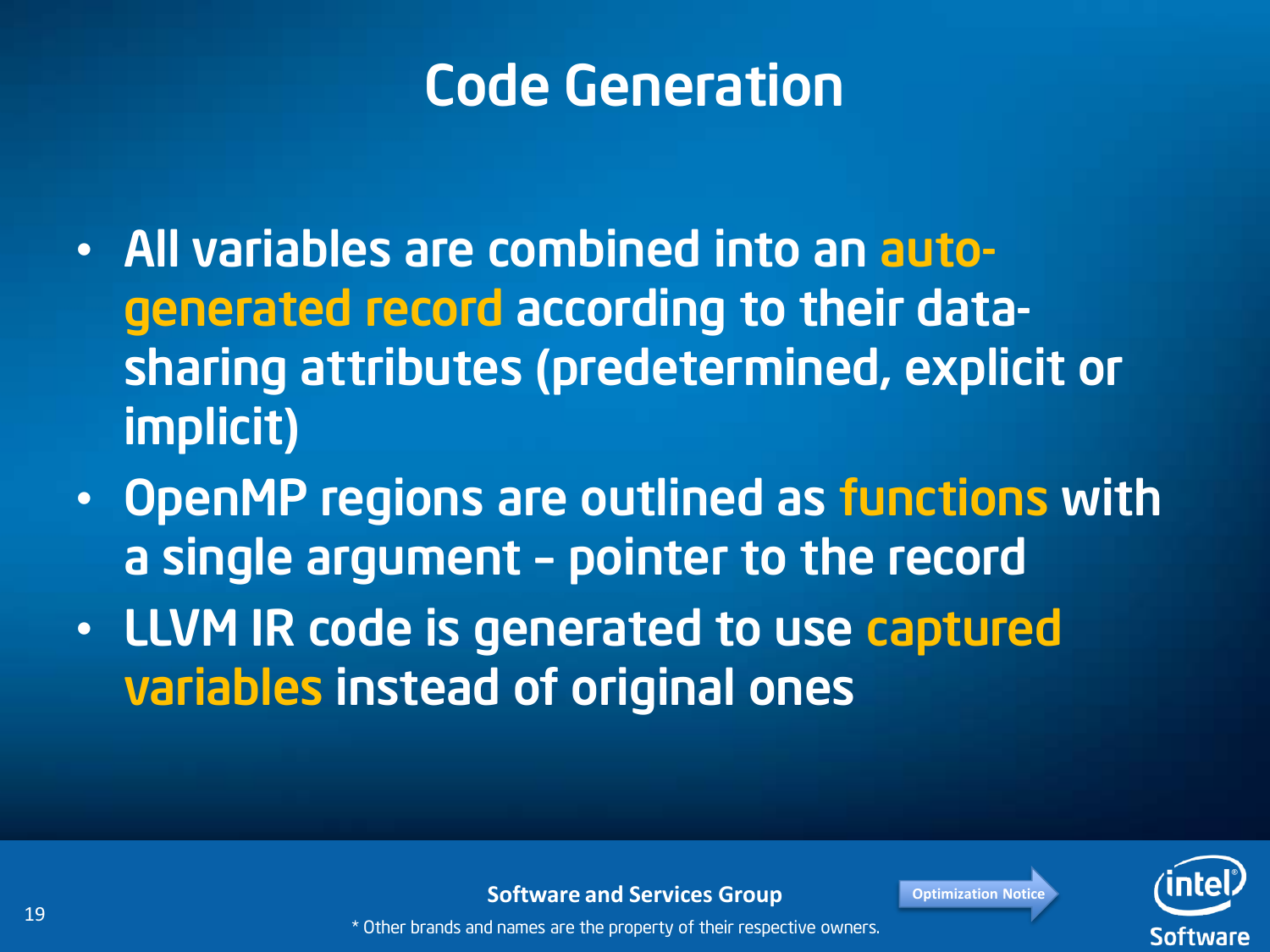### Current Status and Plans

#### • Implemented and committed:

- -fopenmp option
- #pragma omp threadprivate
- Parsing and semantic analysis , AST representation
- Implemented, under code review:
	- All pragmas (parallel, for, sections, task etc.)
	- Parsing and semantic analysis, data-sharing attributes analysis, AST representation

#### • Under development

– CodeGen for all OpenMP constructs



**Software and Services Group Canadian Motice** [Optimization Notice](#page-21-0) **20 EXECUTE 20** \* Other brands and names are the property of their respective owners.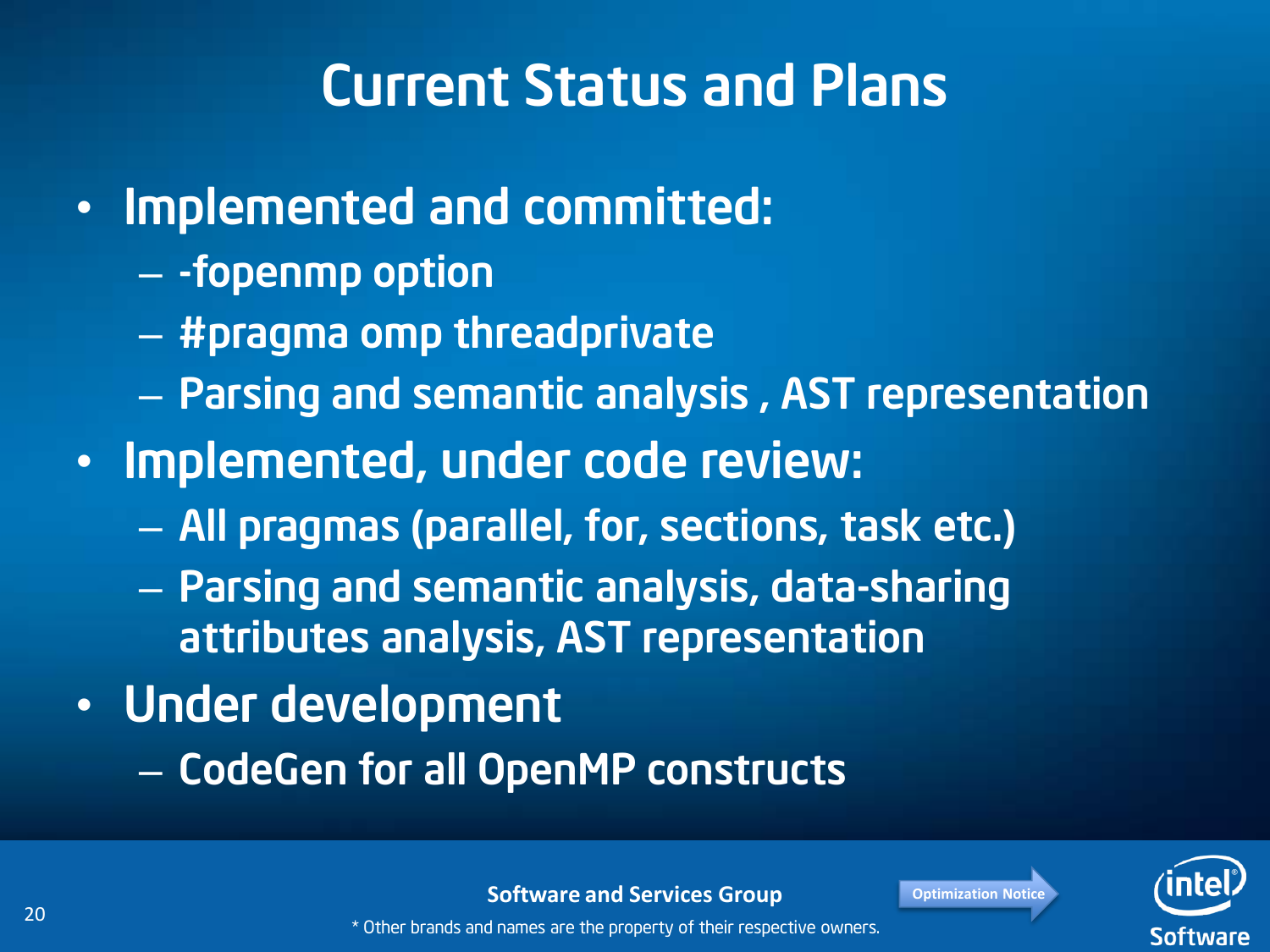### Acknowledgements

• Thank you to all code reviewers! – Especially to Dmitri Gribenko, Hal Finkel and Doug Gregor

#### • Your contribution is welcomed!



**Software and Services Group Construction Notice** 21 and the property of their respective owners.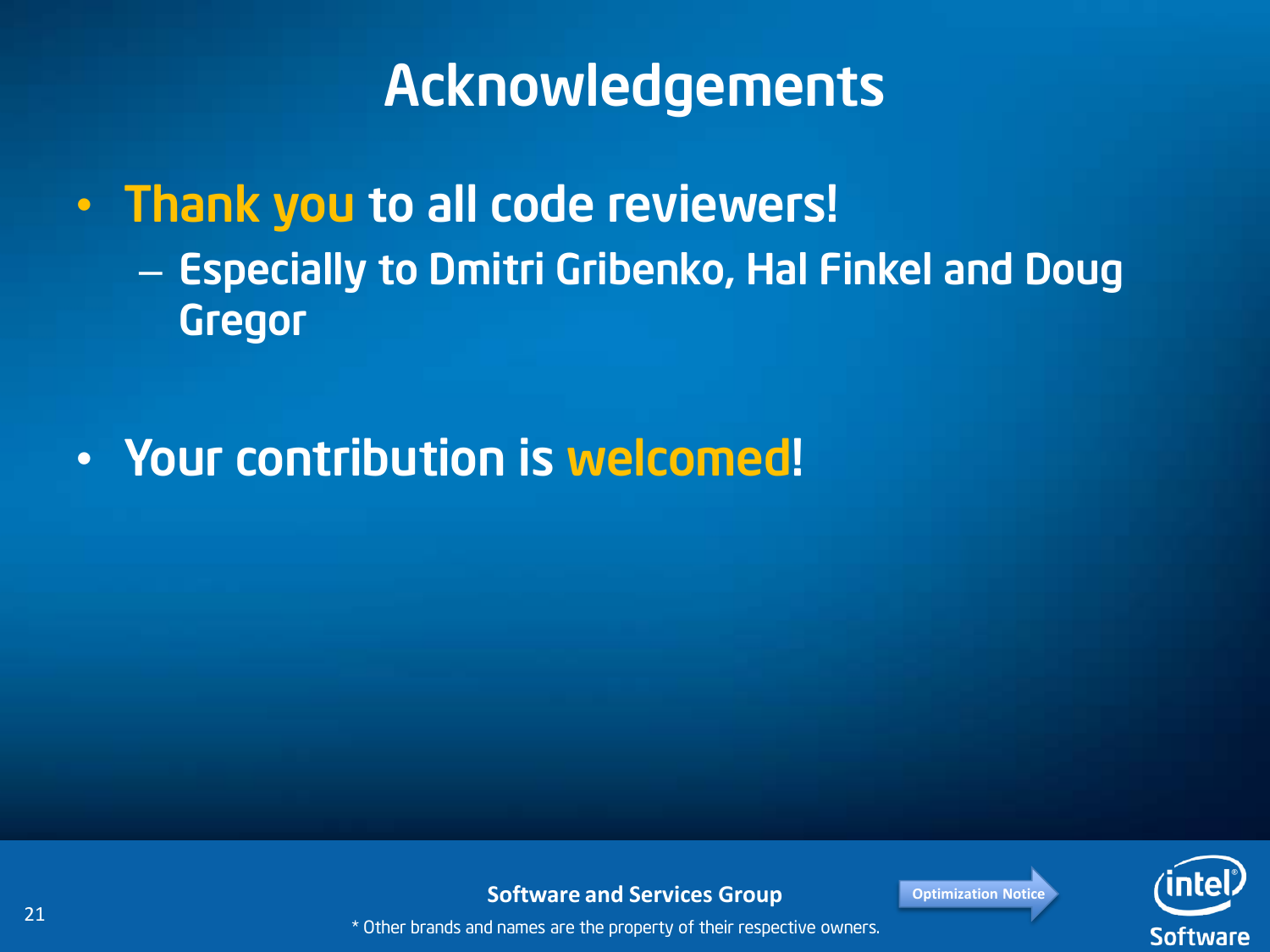# Legal Disclaimer & Optimization Notice

INFORMATION IN THIS DOCUMENT IS PROVIDED "AS IS". NO LICENSE, EXPRESS OR IMPLIED, BY ESTOPPEL OR OTHERWISE, TO ANY INTELLECTUAL PROPERTY RIGHTS IS GRANTED BY THIS DOCUMENT. INTEL ASSUMES NO LIABILITY WHATSOEVER AND INTEL DISCLAIMS ANY EXPRESS OR IMPLIED WARRANTY, RELATING TO THIS INFORMATION INCLUDING LIABILITY OR WARRANTIES RELATING TO FITNESS FOR A PARTICULAR PURPOSE, MERCHANTABILITY, OR INFRINGEMENT OF ANY PATENT, COPYRIGHT OR OTHER INTELLECTUAL PROPERTY RIGHT.

Software and workloads used in performance tests may have been optimized for performance only on Intel microprocessors. Performance tests, such as SYSmark and MobileMark, are measured using specific computer systems, components, software, operations and functions. Any change to any of those factors may cause the results to vary. You should consult other information and performance tests to assist you in fully evaluating your contemplated purchases, including the performance of that product when combined with other products.

Copyright © , Intel Corporation. All rights reserved. Intel, the Intel logo, Xeon, Xeon Phi, Core, VTune, and Cilk are trademarks of Intel Corporation in the U.S. and other countries.

#### **Optimization Notice**

<span id="page-21-0"></span>Intel's compilers may or may not optimize to the same degree for non-Intel microprocessors for optimizations that are not unique to Intel microprocessors. These optimizations include SSE2, SSE3, and SSSE3 instruction sets and other optimizations. Intel does not guarantee the availability, functionality, or effectiveness of any optimization on microprocessors not manufactured by Intel. Microprocessor-dependent optimizations in this product are intended for use with Intel microprocessors. Certain optimizations not specific to Intel microarchitecture are reserved for Intel microprocessors. Please refer to the applicable product User and Reference Guides for more information regarding the specific instruction sets covered by this notice.

Notice revision #20110804



#### **Software and Services Group Construction Notice**